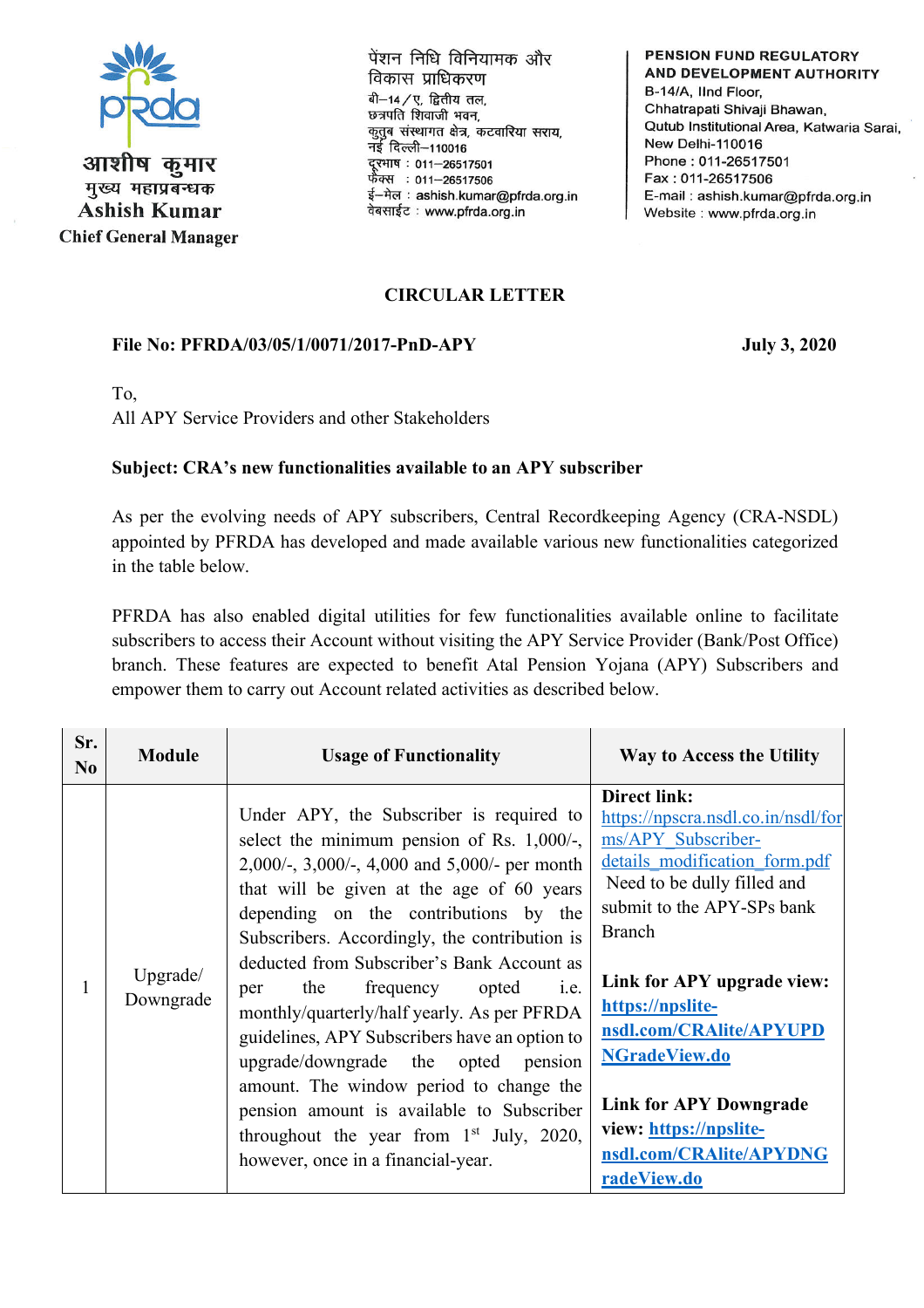|                |                              | Link:                                                                                                                                                                                                                                                                                                        |                                                                                                                                                                                                                                                                                                                                                                                                                                                                                                                                                                                                                                                                                                                                                                                                                                                                                                                                                                                                                                                                                                                                                                         |
|----------------|------------------------------|--------------------------------------------------------------------------------------------------------------------------------------------------------------------------------------------------------------------------------------------------------------------------------------------------------------|-------------------------------------------------------------------------------------------------------------------------------------------------------------------------------------------------------------------------------------------------------------------------------------------------------------------------------------------------------------------------------------------------------------------------------------------------------------------------------------------------------------------------------------------------------------------------------------------------------------------------------------------------------------------------------------------------------------------------------------------------------------------------------------------------------------------------------------------------------------------------------------------------------------------------------------------------------------------------------------------------------------------------------------------------------------------------------------------------------------------------------------------------------------------------|
|                |                              |                                                                                                                                                                                                                                                                                                              | https://enps.nsdl.com/eNPS/Na                                                                                                                                                                                                                                                                                                                                                                                                                                                                                                                                                                                                                                                                                                                                                                                                                                                                                                                                                                                                                                                                                                                                           |
|                |                              |                                                                                                                                                                                                                                                                                                              | tionalPensionSystem.html                                                                                                                                                                                                                                                                                                                                                                                                                                                                                                                                                                                                                                                                                                                                                                                                                                                                                                                                                                                                                                                                                                                                                |
| $\overline{2}$ | <b>PRAN Card</b><br>Printing | APY Subscribers have an option to opt for<br>physical PRAN Card by accessing e-NPS<br>portal. Now, an instruction Link has been<br>provided to Subscribers to know how to Print<br>APY PRAN Card. This link is available once<br>Subscriber clicks on Atal Pension Yojana<br>menu available on e-NPS portal. | <b>Steps to be followed for APY</b><br><b>PRAN Card:</b><br>Visit:<br>https://enps.nsdl.com/eNPS/Nat<br>ionalPensionSystem.html<br>$\triangleright$ Click on Atal Pension<br>Yojana Panel<br>and "PRINT APY<br>PRAN Card"<br>Enter PRAN and Date<br>➤<br>of Birth<br>Select "New PRAN<br>Card Request"<br>$\triangleright$ Enter Captcha<br>$\triangleright$ Click on "Verify"<br>PRAN"<br>$\triangleright$ OTP will be sent to<br>registered mobile<br>number in CRA records<br>$\triangleright$ Click on "Send OTP"<br>$\triangleright$ Enter OTP received in<br>registered mobile<br>number<br>$\triangleright$ Click on "Submit OTP"<br>Subscriber can also<br>regenerate OTP if not<br>received<br>Registered address will<br>➤<br>be displayed for<br>delivery of PRAN card<br>Click on "Confirm"<br>➤<br>$\triangleright$ Charges will be<br>displayed<br>$\triangleright$ Payment can be made<br>through SBI-e-PAY or<br><b>Bill Desk Gateway</b><br>Select the declaration<br>➤<br>$\triangleright$ Click on "Make"<br>Payment" Button<br>On successful payment,<br>payment receipt will be<br>generated<br>User can save the receipt for<br>future reference. |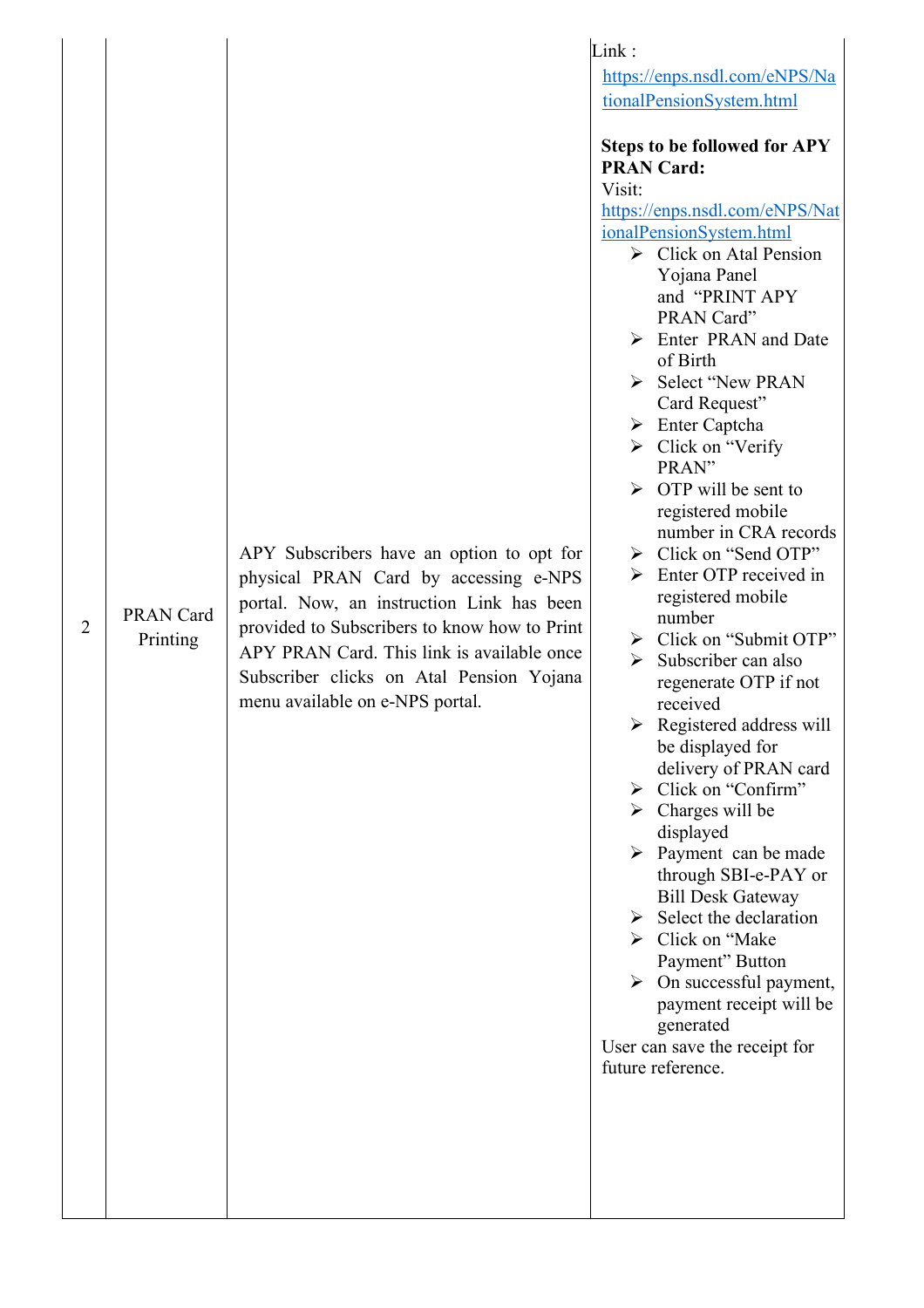| 3 | e-PRAN with<br>subscriber's<br>complete<br>details | Facility to provide e-PRAN card to the<br>subscriber along with Master details.<br>Through subscriber master details, the<br>subscriber can download and verify his<br>personal, nomination and bank details<br>registered under APY. Subscriber can<br>download the same in PDF format<br>Link for view and download of e-PRAN card:<br>Visit : www.npscra.nsdl.co.in<br>>>Home>>Atal Pension Yojana>>APY e-<br>PRAN/Transaction statement view.<br>Select from 2 option (with PRAN or without<br>PRAN)<br>If selects, with PRAN<br>Enter PRAN<br>➤<br><b>Enter Bank Account Number</b><br>From "view of subscriber" option, select<br>"APY e-PRAN and Master details view"<br>Enter captcha and submit.<br>If selects, without PRAN<br>$\triangleright$ Enter Subscriber Name<br><b>Enter Bank Account Number</b><br>Enter Date of Birth<br>From "view of subscriber" option, select<br>"APY e-PRAN and Master details view"<br>Enter captcha and submit. | <b>APY e-PRAN/Transaction</b><br>statement view.<br>Direct link:<br>https://npslite-<br>nsdl.com/CRAlite/EPranAPYO<br>nloadAction.do                                         |
|---|----------------------------------------------------|-------------------------------------------------------------------------------------------------------------------------------------------------------------------------------------------------------------------------------------------------------------------------------------------------------------------------------------------------------------------------------------------------------------------------------------------------------------------------------------------------------------------------------------------------------------------------------------------------------------------------------------------------------------------------------------------------------------------------------------------------------------------------------------------------------------------------------------------------------------------------------------------------------------------------------------------------------------|------------------------------------------------------------------------------------------------------------------------------------------------------------------------------|
| 4 | Subscriber<br>details<br>modification<br>form      | Facility for download of APY modification<br>for all sorts of modification i.e. <i>financial or</i><br>non-financial one.<br>The subscriber is required to visit the<br>following page on CRA site<br>https://npscra.nsdl.co.in>>Home>><br>Click on Atal Pension Yojana $(APY) >> Go$<br>to Forms section>>Click on Subscriber<br>maintenance and then click on "Subscriber"<br>details Modification and Change of APY-SP<br>Form"                                                                                                                                                                                                                                                                                                                                                                                                                                                                                                                          | Duly filled form to be<br>submitted to APY SP<br><b>Branch:</b><br>Direct link:<br>https://npscra.nsdl.co.in/nsdl/for<br>ms/APY Subscriber-<br>details modification form.pdf |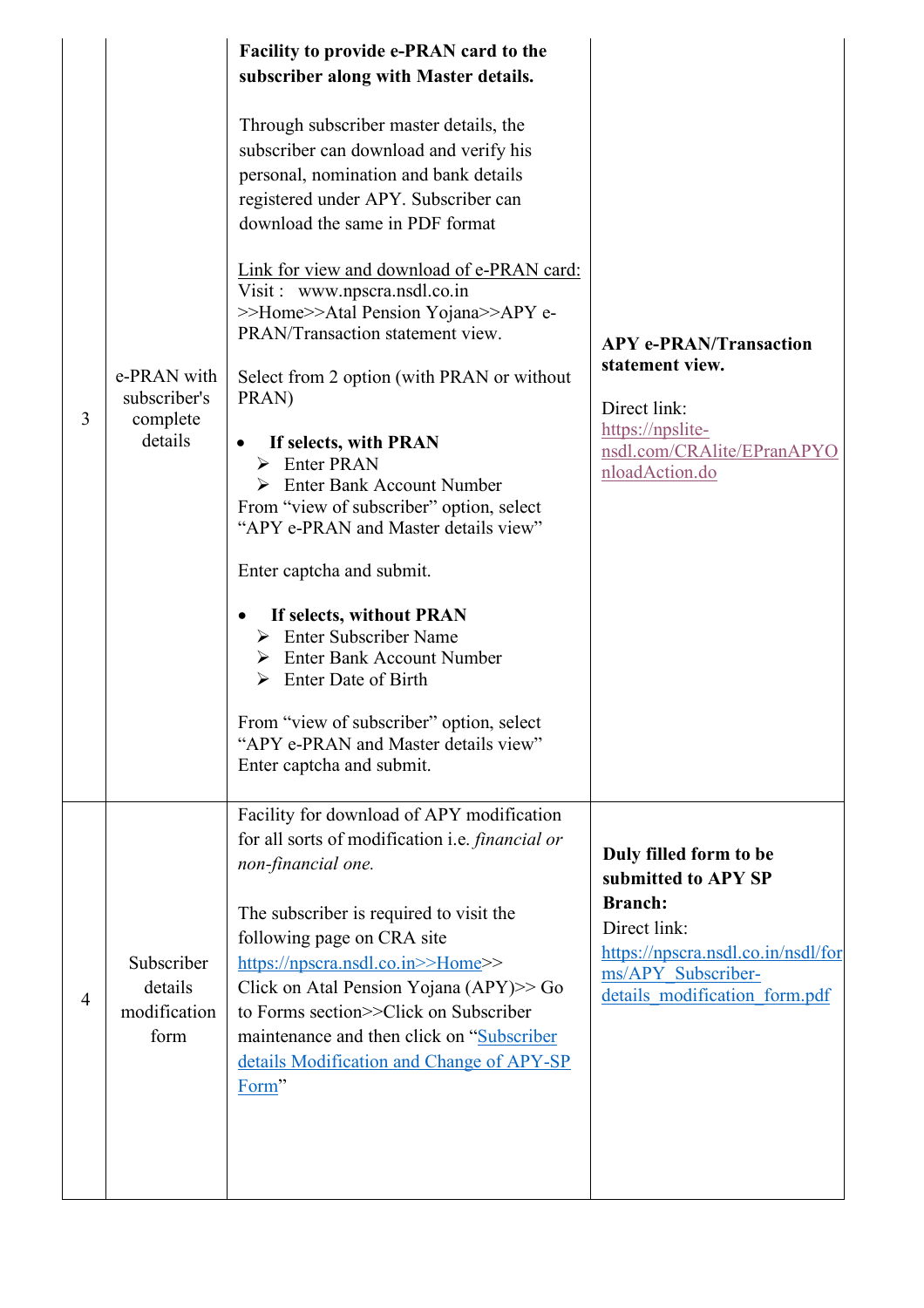|   |                                   | There are Section A to G for modifying<br>various details as required by the subscriber.<br>The subscriber is required to download the<br>said form and submit the same after filling the<br>which<br>required<br>details<br>need<br>be<br>to<br>changed/updated at the concern bank branch.                                                                                                                                                                                                                                                                                                                                                                                                                                                                                                                                                                                                                                                                                                                                                                                                                                                                                                                                                                                                                                                                                                                                                                                                                                                                                 |                                                                                                                                                               |
|---|-----------------------------------|------------------------------------------------------------------------------------------------------------------------------------------------------------------------------------------------------------------------------------------------------------------------------------------------------------------------------------------------------------------------------------------------------------------------------------------------------------------------------------------------------------------------------------------------------------------------------------------------------------------------------------------------------------------------------------------------------------------------------------------------------------------------------------------------------------------------------------------------------------------------------------------------------------------------------------------------------------------------------------------------------------------------------------------------------------------------------------------------------------------------------------------------------------------------------------------------------------------------------------------------------------------------------------------------------------------------------------------------------------------------------------------------------------------------------------------------------------------------------------------------------------------------------------------------------------------------------|---------------------------------------------------------------------------------------------------------------------------------------------------------------|
| 5 | Continuation<br>of APY<br>Account | As per Notification F. No. 16/1/2015-PR<br>22 <sup>nd</sup><br>dated<br>March, 2016 issued<br>by<br>Department of Financial Services, Ministry of<br>Finance and PFRDA exit guidelines under<br>APY, a spouse of the Subscriber has an option<br>to continue his/her APY account in case of<br>death of the Subscriber.<br>Now, feature has been enabled in the CRA<br>system wherein request for continuation of<br>account by spouse can be processed as part of<br>Subscriber Registration functionality by APY<br>Service Providers.<br>For this purpose, the spouse of the subscriber<br>need to submit APY- Account Closure Form<br>(Death) for death of the subscriber and tick<br>on the option b) of the form <i>i.e.</i> to be<br>continued by Spouse (along with the other<br>required documents as mentioned in the<br>form)<br><u>The continuation of APY account by spouse</u><br>will<br>be with below options:<br>1. In case of death of Subscriber before 60<br>years, new PRAN will be generated in the<br>name of Spouse and spouse will be allowed to<br>contribute for the remaining period <i>i.e.</i> till the<br>date on which original/deceased subscriber<br>would have attained the age of 60 years.<br>2. Spouse will be allowed to contribute same<br>earlier<br>amount<br>opted<br>by<br>the<br>as<br>original/deceased subscriber.<br>3. The balance units available in subscriber's<br>APY account will be transferred to the APY<br>account of spouse.<br>4. Spouse will be allowed to contribute from<br>his/her own Savings Bank account. | Forms to be submitted to the<br><b>APY SP</b> branch:<br>Direct link:<br>https://npscra.nsdl.co.in/nsdl/for<br>ms/APY Death and NPS Con<br>tinuation_Form.pdf |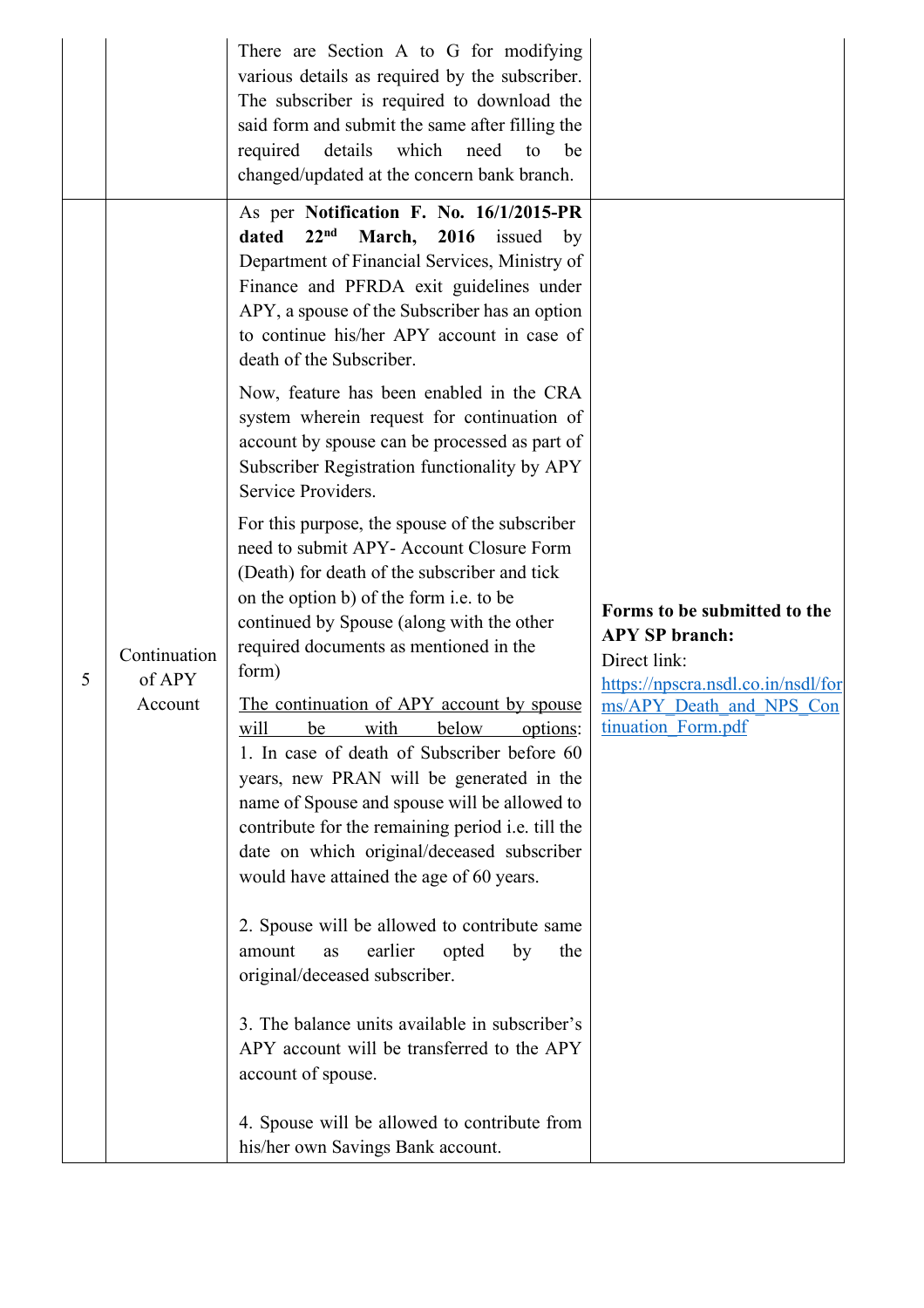| 6 | Subscriber<br>Registration | As per PFRDA guidelines, FATCA<br>compliance is mandatory for all new<br>subscriber's enrolment under APY. To<br>adhere to FATCA compliance, related<br>FATCA field(s) has been incorporated in<br>Subscriber Registration file format. This is<br>applicable for all the types of subscriber's<br>enrolments under APY, as per below<br>mentioned criteria:<br>1. New Subscriber Registration<br>2. Subscriber migrating from NPS Lite-<br>Swavalamban to APY<br>3. Spouse who continue APY account on<br>death of Subscriber<br>There is a separate facility provided to APY-<br>SP for uploading FATCA by using file<br>format. APY-SPs can upload the FATCA for<br>APY subscriber who have submitted a<br>FATCA form to APY-SPs for FATCA<br>update. | APY-SPs can upload the<br>FATCA details by logging into<br>https://npslite-<br>nsdl.com/CRAlite/<br>$\gg$ Transaction $\gg$ FATCA<br>Details |
|---|----------------------------|----------------------------------------------------------------------------------------------------------------------------------------------------------------------------------------------------------------------------------------------------------------------------------------------------------------------------------------------------------------------------------------------------------------------------------------------------------------------------------------------------------------------------------------------------------------------------------------------------------------------------------------------------------------------------------------------------------------------------------------------------------|----------------------------------------------------------------------------------------------------------------------------------------------|
| 7 | <b>CGMS</b>                | Grievances to be raised by APY-SPs on<br>behalf of the subscriber:<br>$\circ$ The APY-SPs have facility to raise<br>queries/grievances on behalf of<br>associated Subscribers in the CRA login.<br>As part of functionality, APY-SPs will<br>have below options:<br>1. Log Grievance request<br>2. Grievance resolution<br>3. Grievance status view<br>4. View and Assign grievance<br>5. Grievance Master status view<br>Grievances raised by the subscriber on<br>$\bullet$<br>its own:<br>Further, the facility for raising<br>O<br>grievance is also provided in APY<br>mobile application in addition to raising<br>the same through web site.                                                                                                      | Direct link to raise grievance<br>directly by APY Subscriber<br>on CRA site:<br>https://npscra.nsdl.co.in/Log-<br>your-grievance.php         |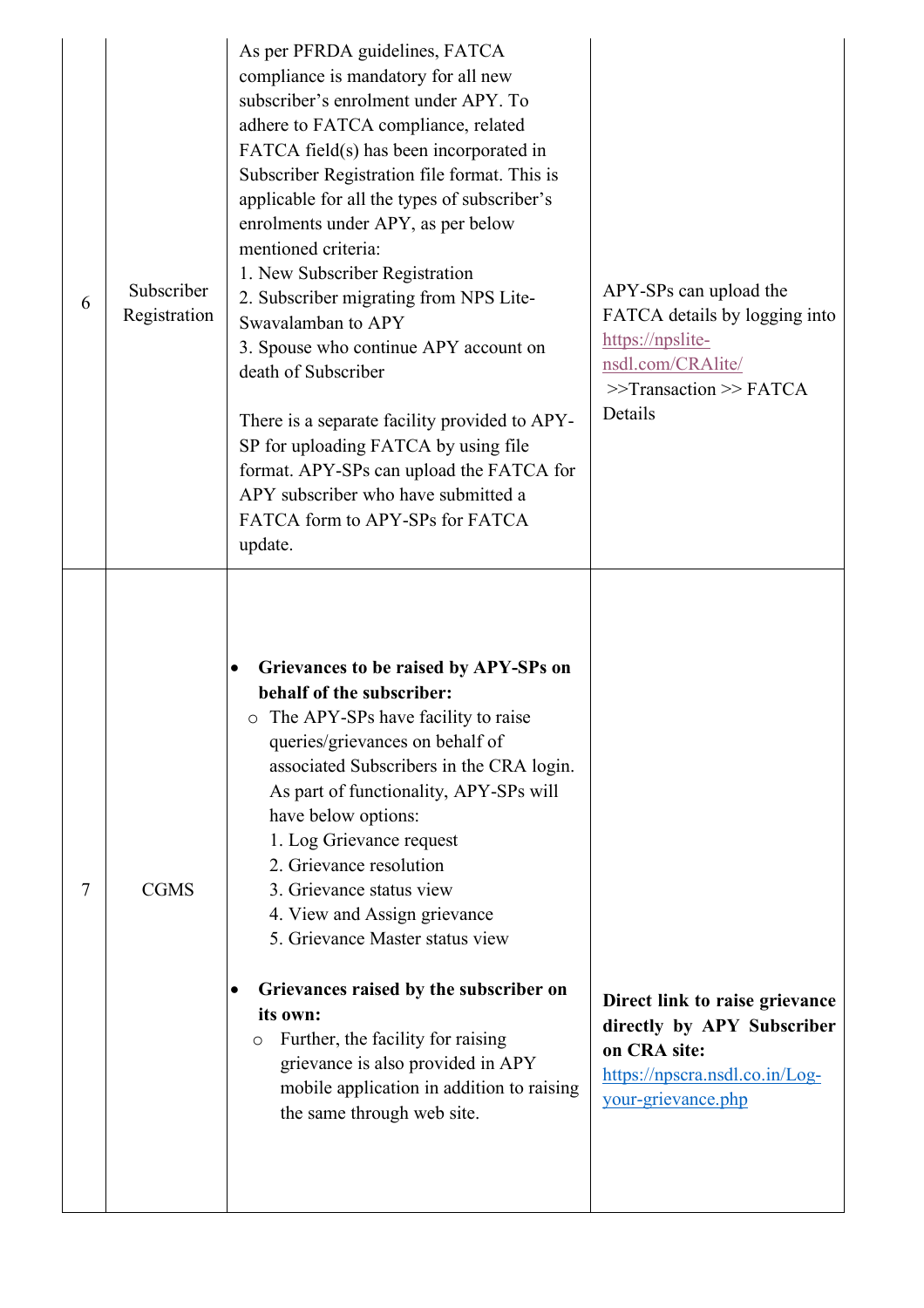| 8 | Mobile<br>Application                                      | APY Mobile applications empower the<br>subscribers to view Statement of Account and<br>other details of their APY account.<br>The APY mobile application is available for<br>APY users free of cost, where, recent 5<br>contributions can be checked and transaction<br>e-PRAN<br>and<br>be<br>statement<br>also<br>can<br>downloaded anytime without paying<br>any<br>charge.                                                                                                                                                                                                                                                                                                                                                                                                                                                                                                                                   | APY subscribers with smart<br>phones can Download APY<br>from<br>mobile<br>applications<br>Google Play store by typing<br>'APY and NPS Lite' in search<br>option and installing in their<br>mobile phones for real time<br>viewing of APY Accounts.<br>Link:<br>https://play.google.com/store/app<br>s/details?id=nsdl.npslite |
|---|------------------------------------------------------------|------------------------------------------------------------------------------------------------------------------------------------------------------------------------------------------------------------------------------------------------------------------------------------------------------------------------------------------------------------------------------------------------------------------------------------------------------------------------------------------------------------------------------------------------------------------------------------------------------------------------------------------------------------------------------------------------------------------------------------------------------------------------------------------------------------------------------------------------------------------------------------------------------------------|--------------------------------------------------------------------------------------------------------------------------------------------------------------------------------------------------------------------------------------------------------------------------------------------------------------------------------|
| 9 | <b>APY</b><br>Subscriber<br>Information<br><b>Brochure</b> | Facility for download APY subscriber<br>information brochure whereby subscriber can<br>directly go to CRA site and download the<br>subscriber information brochure.<br>The brochure is available in Hindi as well as<br>in English language.<br>Link for view of APY Brochure<br>Visit: www.npscra.nsdl.co.in >>Home>>Atal<br>Pension Yojana>>APY e-PRAN/Transaction<br>statement view >> APY Subscriber<br>Information Brochure in Hindi/English<br>The said brochure contains the following<br>information about APY scheme<br><b>Features of APY</b><br>➤<br>Contribution under APY<br>➤<br><b>Modification of Subscriber Details</b><br>under APY<br>Exit from APY<br>➤<br>$\triangleright$ APY Mobile Application<br>Raising Grievance Under APY<br>➤<br>Further, APY helpdesk (Toll Free) No. is also<br>provided in the Information Brochure along<br>with website links of PFRDA/NPS TRUST/<br>NSDL CRA. | <b>Direct link for APY brochure</b><br><b>Information</b><br>https://npscra.nsdl.co.in/nsdl/sch<br>eme-<br>details/APY Information Broch<br>ure Hindi&English.pdf                                                                                                                                                              |